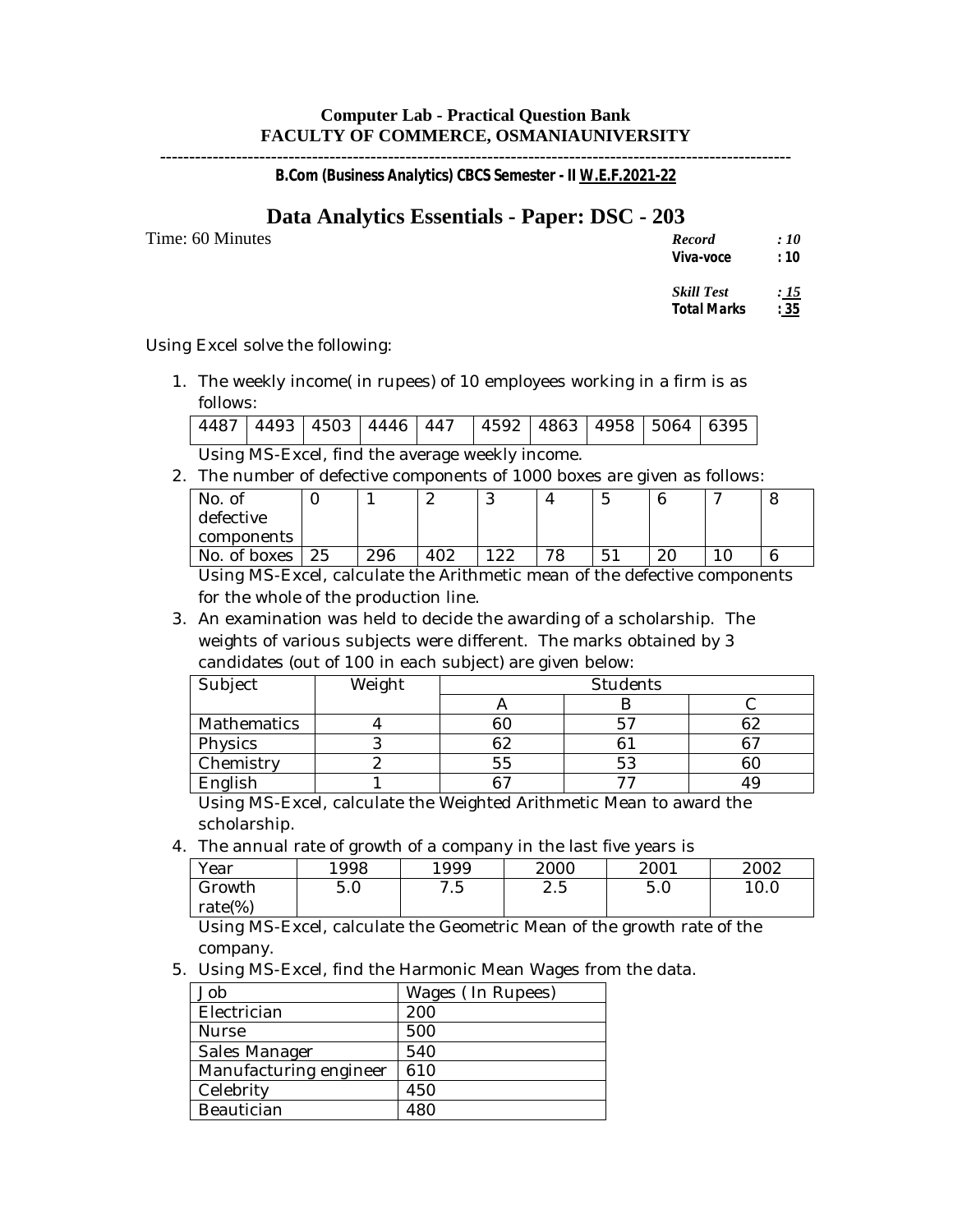| Data entry operator | 350 |  |  |  |
|---------------------|-----|--|--|--|
| Plumber             |     |  |  |  |
| --                  |     |  |  |  |

6. The marks of 15 students is given as follows:

|       | $\mathbf{1}$                    | B          |    | ◡  | E  | $F \cup$<br>л. | $\overline{G}$ | H    | л. |    | K  |     | M  | N  |        |
|-------|---------------------------------|------------|----|----|----|----------------|----------------|------|----|----|----|-----|----|----|--------|
| Marks | 46                              | $\Delta$ 7 | 48 | 49 | 64 | 74             | 89             | 32 l | 12 | 45 | 24 | -86 | 93 | 67 | $\sim$ |
|       | Loing MC Errorl find the Median |            |    |    |    |                |                |      |    |    |    |     |    |    |        |

Using MS-Excel, find the Median.

7. Using MS-Excel, calculate the Median of the following data.

| ັ                         |             |               |              | ັ  |    |    |    |    |          |                       |  |
|---------------------------|-------------|---------------|--------------|----|----|----|----|----|----------|-----------------------|--|
| $\mathbf{v}$<br>$\Lambda$ | -<br>∽<br>ັ | $\sim$<br>1 V | $\sim$<br>15 | 20 | 25 | 30 | 35 | 40 | 45       | 50                    |  |
|                           | 6           | $\sim$        | 28           | 34 | 42 | 48 | 18 |    | - Q<br>ັ | $\tilde{\phantom{a}}$ |  |

8. Using MS-Excel, calculate First Quartile, Third Quartile and Inter Quartile Range of the following data.

| 65 | 55 | ית די<br>ູ | 95 | 85 | 45 | 56 | 70 | 38 | 92 |
|----|----|------------|----|----|----|----|----|----|----|
|    |    |            |    |    |    |    |    |    |    |

9. Using MS-Excel,calculate First Quartile, Third Quartile and Inter Quartile Range of the following data.

| Height  | 58     | 59            | 60 | 61        | 62             | 63 | 64 | 65 | 66 | 67 |
|---------|--------|---------------|----|-----------|----------------|----|----|----|----|----|
| (in     |        |               |    |           |                |    |    |    |    |    |
| Inches) |        |               |    |           |                |    |    |    |    |    |
| No. of  | ິ<br>∼ | $\Omega$<br>◡ | 9  | ה ו<br>⊥∼ | $\Omega$<br>18 | 20 | 15 |    |    |    |
| Persons |        |               |    |           |                |    |    |    |    |    |

10.Sales during 20 days of a month are given.

| Products             | Quantity | <b>MRP</b> |
|----------------------|----------|------------|
| Tang Orange flavour  |          | 1050       |
| Rasna Orange         |          | 1200       |
| RoohAfza             | 5        | 1800       |
| <b>Tang Apple</b>    | 10       | 1200       |
| Rasna Green Apple    | 5        | 1700       |
| <b>Tang Cocktail</b> | 5        | 1400       |
| Jaljeera             | 15       | 120        |

Using MS-Excel, find the Mode of the sales.

11.Using MS-Excel, find the Range of the marks of the English subject.

| Name of the student | Marks In English |
|---------------------|------------------|
| Anuradha            | 34               |
| Siddu K             | 29               |
| Shyam B             | 91               |
| Riya S              | 70               |
| Manga K             | 50               |
| Somya G             | 67               |
| Raju T              | 9                |
| Jai L               | 88               |
| Kalyani A           | 65               |
| Sam Joseph          | 97               |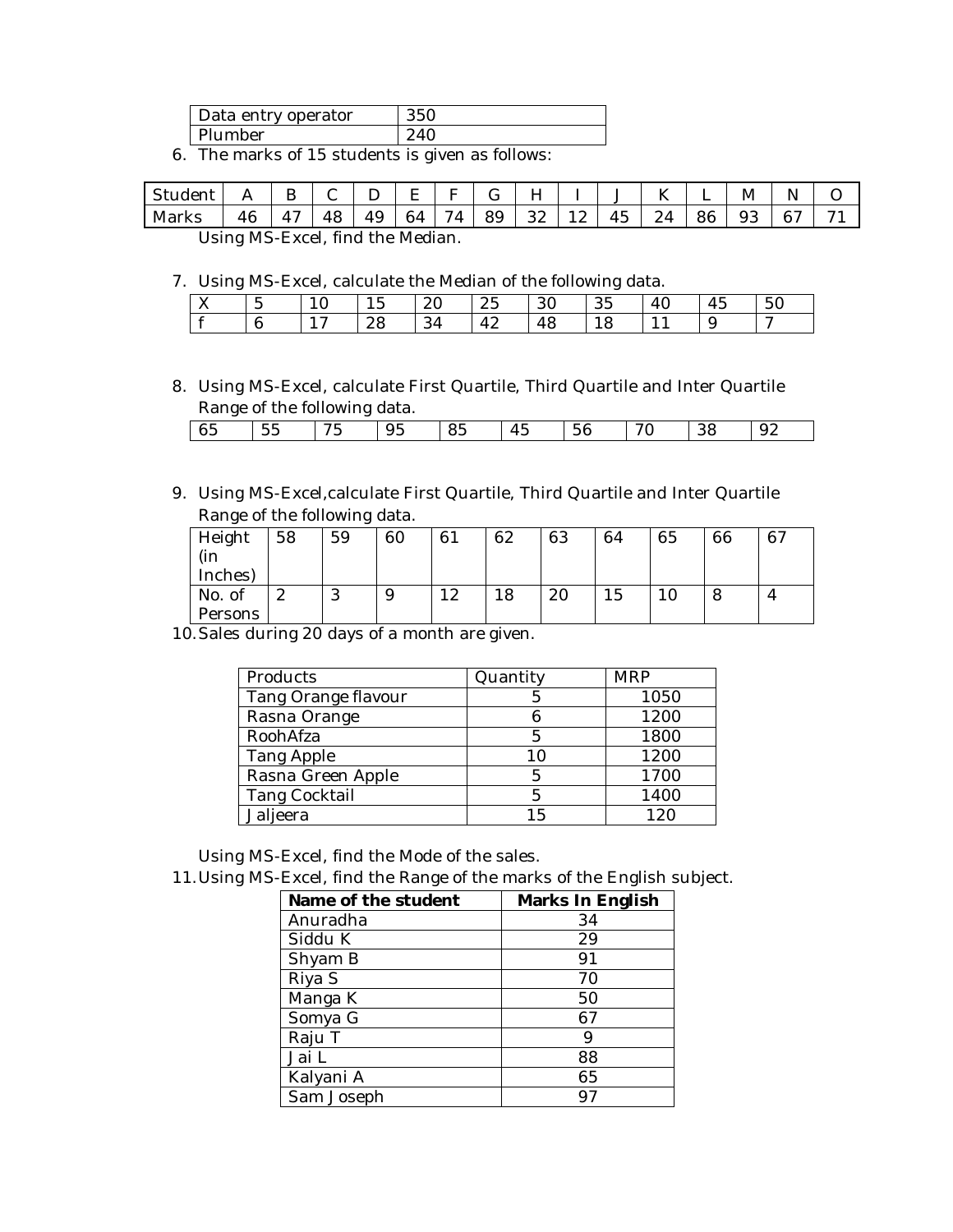| Poter K   |    |
|-----------|----|
| Sailaja S |    |
| Geeta L   | 56 |
| Lavanya P | 46 |
| Hema B    | RF |

12. Find the Range of the following data using Ms-Excel.

| $ -$<br><b>ZX</b> | - | $\sim$<br>⊥∪ | -<br>⊥◡  | ററ<br>$\sim$ | つに<br>ົ້                            | ΩC<br>υu | $\sim$ $\sim$<br>∽<br>◡◡ | $\sqrt{2}$<br>40 |
|-------------------|---|--------------|----------|--------------|-------------------------------------|----------|--------------------------|------------------|
| $\sim$            |   | $\sim$       | $\sim$ 1 | $\Delta$ ~   | $\overline{\phantom{a}}$<br>∽<br>◡◡ | $\sim$ T | ⊥∼<br>--                 |                  |

13.Using MS-Excel, calculate the Standard Deviation of the following data that relates to the number of patients examined per hour in out-patient ward in a hospital.

| $\epsilon$<br>. .<br>.<br>$\sim$ T<br>∼<br>$\sim\sim$<br>л.<br>. .<br>--<br>--<br>$\sim$ |
|------------------------------------------------------------------------------------------|
|------------------------------------------------------------------------------------------|

14.A Collar manufacturer is considering the production of a new collar to attract young men. The table given below gives the neck circumference based on the measurement of a group of students.

| Circumference   $12.0$ |   |    | $12.5$   13.0 | 13.5 | 14 | $\vert$ 14.5 | 15  | 15.5 |    |  |
|------------------------|---|----|---------------|------|----|--------------|-----|------|----|--|
| of the neck            |   |    |               |      |    |              |     |      |    |  |
| Number of              | ے | 16 | 36            | 60   | 7R | ດາ           | 1 Q |      | ست |  |
| students               |   |    |               |      |    |              |     |      |    |  |

Using MS-Excel, calculate the Standard Deviation for the following data.

15.Compute Mean, Standard Deviation and Variance for the following data using MS-Excel.

|  | ◡ | ~ - |  | ∼∾ | -- | ~ |  |
|--|---|-----|--|----|----|---|--|
|  |   |     |  |    |    |   |  |

16.Compute Standard Deviation and Variance for the following data using MS-Excel.

| $\mathbf{v}$<br>$\Lambda$<br>$ -$ | -<br>$\cdot$ | . .      | $\overline{\phantom{0}}$<br>∽<br>ᅶ | Ω.<br>$\sim$ | $\Omega$<br>ົ | ΩΩ<br>vv | $\sim$ $\sim$<br>, L<br>ഄഄ | 40 |
|-----------------------------------|--------------|----------|------------------------------------|--------------|---------------|----------|----------------------------|----|
|                                   | ∽            | ററ<br>ັ້ | ΩΩ<br>υv                           | л<br>~≖.     | 28            | C<br>TÕ  | ᅩ~                         |    |

17.Compute the Coefficient of variation for the following data using MS-Excel.

|  |  |  |  | 105   120   115   118   130   127   109   110   104   112   108 |  |
|--|--|--|--|-----------------------------------------------------------------|--|
|  |  |  |  | 112   117   120   130   100   105   125   110   135   140   107 |  |

18.Compute the skewness for the following data using MS-Excel.

| 145 | 70  | 120 | 110                           | 70 | 70<br>ึ∪ | -<br>45  | 65 | 68 | 130 |
|-----|-----|-----|-------------------------------|----|----------|----------|----|----|-----|
| 150 | 146 | 134 | $\sim$<br>$\sqrt{2}$<br>1 T O | 85 | 98       | 70<br>ົ້ | 88 | 92 | 87  |

19.Compute the Kutosis for the following data using MS-Excel.

| 188   178   173   164   172   184   184   185   211  <br>217 |  |
|--------------------------------------------------------------|--|
|--------------------------------------------------------------|--|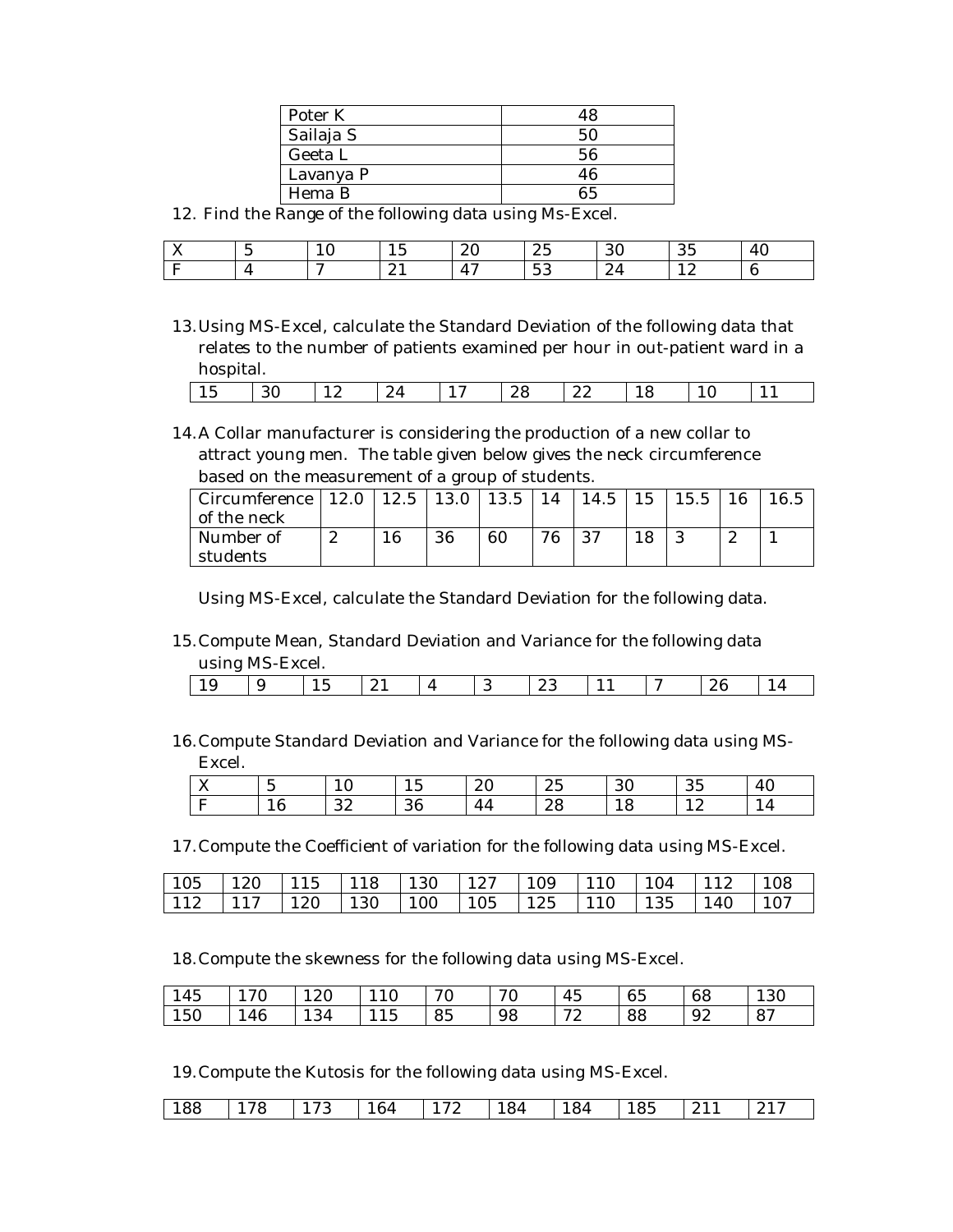| 131<br>196<br>150<br>130<br>129<br>127<br>151<br>120<br>140<br>183 |
|--------------------------------------------------------------------|
|--------------------------------------------------------------------|

20.Use "RANDBETWEEN" function to generate 50 random numbers and use descriptive statistics to describe data.

#### Unit III

21.calculate the Mean and Standard Deviation of the Probability Distribution in MS-Excel.

| Number of $ 2$                         |      |      | C    |      |      |      |
|----------------------------------------|------|------|------|------|------|------|
| persons                                |      |      |      |      |      |      |
|                                        |      |      |      |      |      |      |
| Probability $\vert 0.22 \vert$<br>P(X) | 0.48 | 0.25 | 0.05 | 0.04 | 0.32 | 0.34 |

- 22.One ticket is drawn at random from bag containing 30 tickets numbered from 1 to 30. Find the probability that is a multiple of 5 or 7 using MS-Excel.
- 23.Find the probability of getting a total of 7 or 11 in a single roll of two dice.
- 24.In a school there are 200 students who play either cricket, football or badminton. No. of students who play Cricket is 70, Football is 60, and Badminton 40. 20 students play Cricket and Football, 15 students play Football and Badminton, 10 students play Badminton and Cricket. 5 students play all the three games and 30 students play none of the games. Draw Venn-Diagram in MS-Excel.
- 25. A problem in business statistics is given to five students : A, B, C, D and E. Their chances of solving it are  $-,-,-,-$ . What is the probability that the problem will be solved. Use Ms-Excel to solve the above problem.
- 26.A University examination paper has 12 questions and candidates are required to answer 4 questions. How many combinations of 4 questions are there.
- 27.In how many ways first, second and third prizes can be distributed to three contestants out of 10 contestants.

28. The Human Resources department of a company has records which show the following analysis of its 200 engineers.

| Age       | Bachelor's  | Master's degree | Total |
|-----------|-------------|-----------------|-------|
|           | Degree only |                 |       |
| Under 30  | 90          | 10              | 100   |
| $30 - 40$ | 20          | 30              | 50    |
| Over 40   | 40          | 10              | 50    |
|           | 150         | 50              | 200   |

If one engineer is selected at random from the company, find: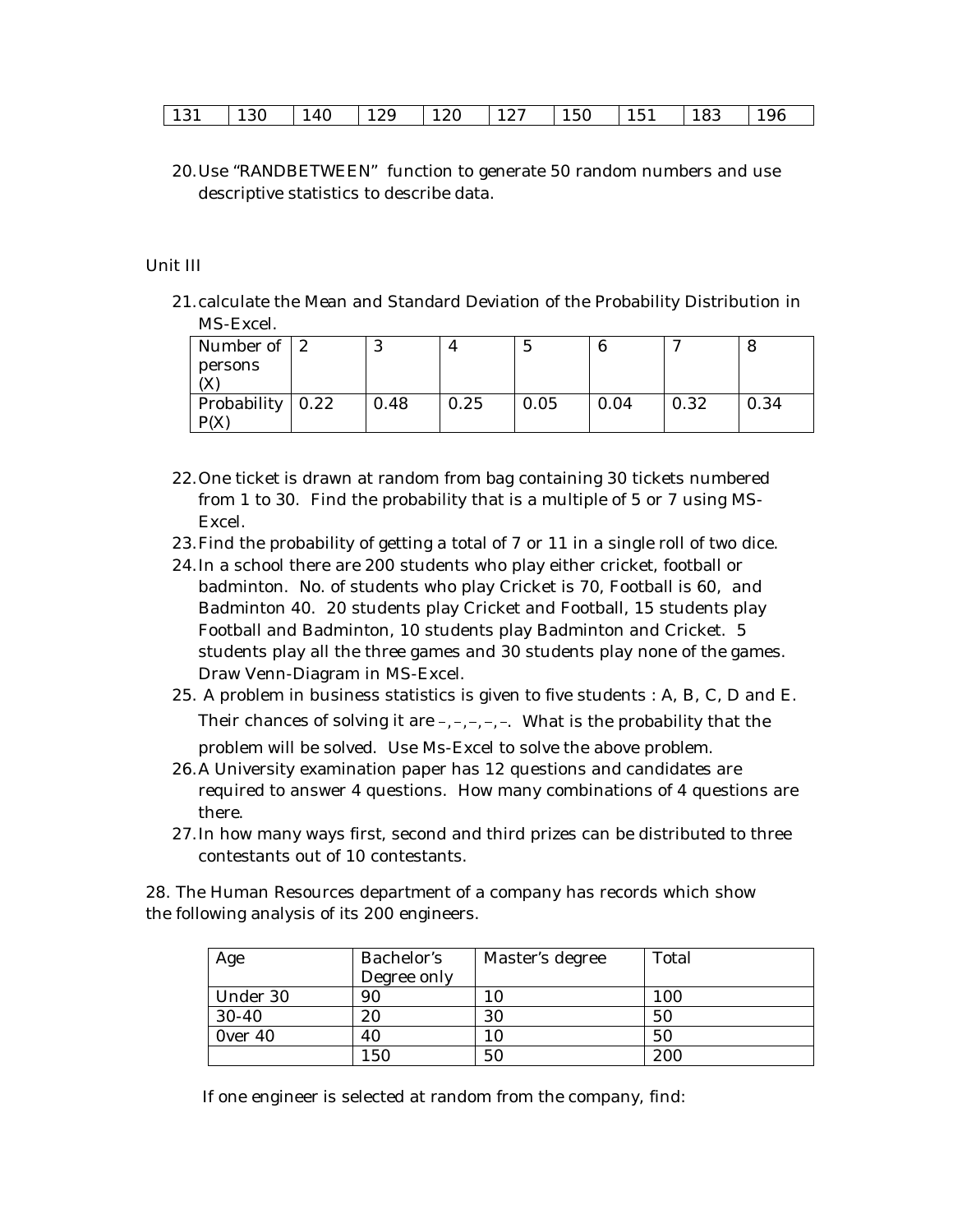- (a) The probability he has only a bachelor's degree
- (b) The probability he has a master's degree, given that he is over 40
- (c) The probability he is under 30, given that he has only a bachelor's degree.
- 29.A study of speeding violations and drivers who use cell phones produced the following data.

| <b>Phone Usage</b>                       | Speeding violations<br>in the last year | No speeding violations<br>in the last year |
|------------------------------------------|-----------------------------------------|--------------------------------------------|
| Use cell phones while<br>driving         | 25                                      | 280                                        |
| Does not use cell<br>phone while driving | 45                                      | 405                                        |

Use contingency table and find

- a. The probability of the driver who is a cell phone user.
- b. The probability who had no speed violations in the last year.
- c. The probability of Driver who has not violation in the last year and was a cell phone user.
- d. The probability of driver is a cell phone user or has no violation in the last year.
- e. The probability of the driver is a cell phone user and had a violation last year.
- f. The probability of the driver has no violation last year and driver was not a cell phone user.
- 30. Bayes' theorem Problem:

A manufacturing firm produces pipes in three plants, plant A produces 50% of total output, plant B produces 25% and plant C produces 25% of total output. From the past experience the fraction of defective items in the output of these plants were 0.005, 0.008 and 0.010. Find out the probability of a defective item selected at random is from A , B and C plants using MS-Excel.

#### Unit IV

31.Find the distribution function for the frequency function given below. Also show the graph of the frequency and distribution functions.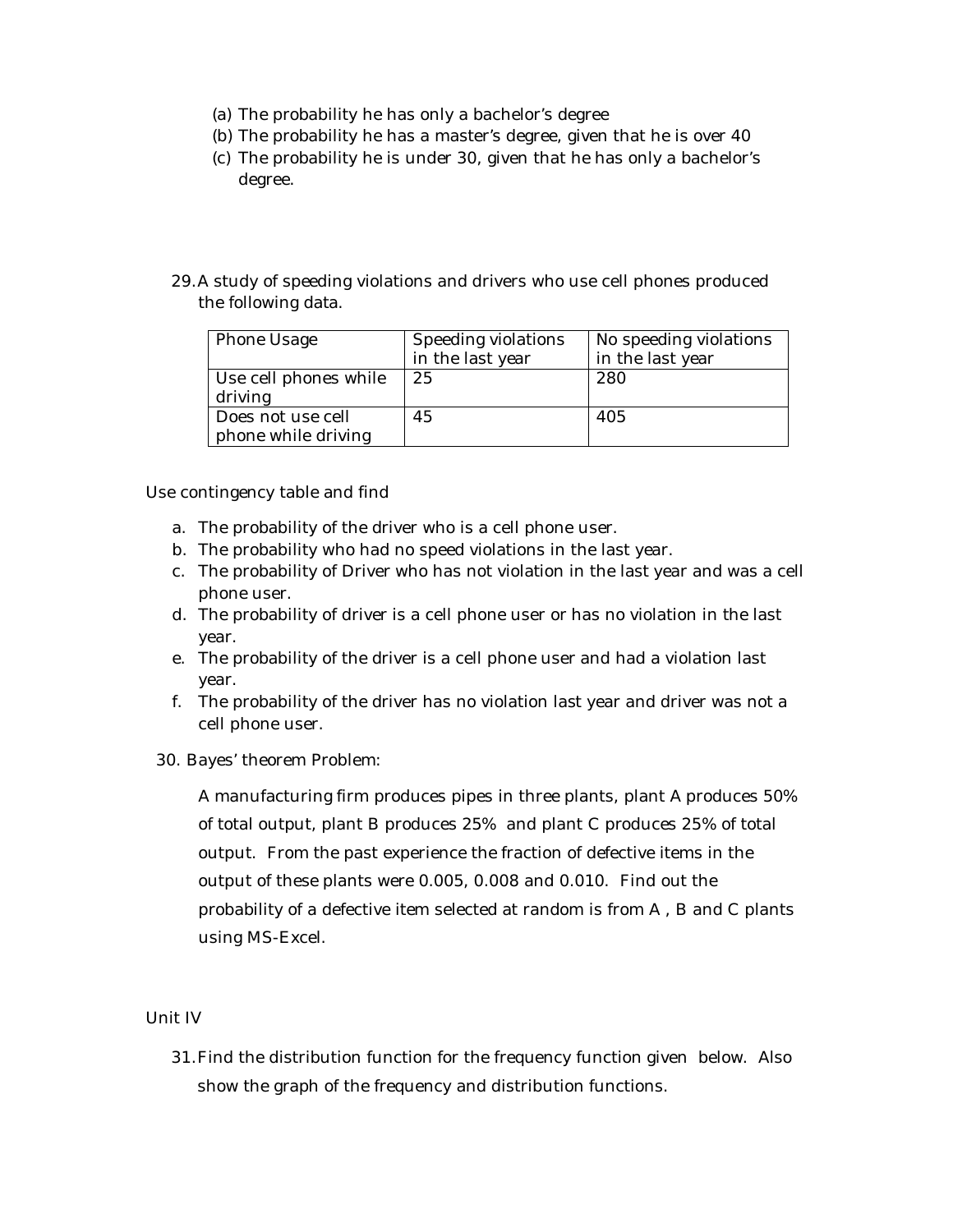|  | ົ<br>تما | . ୧ |                                                                             | $\mathcal{L}$ |  |  |
|--|----------|-----|-----------------------------------------------------------------------------|---------------|--|--|
|  |          |     | $F(X)$   0.12   0.25   0.08   0.14   0.09   0.17   0.06   0.27   0.4   0.28 |               |  |  |

- 32.A pair of fair dice is rolled. Let 'X' denote the sum of the number of dots on the top faces. Construct the probability distribution of X for a pair of fair dice along with a histogram diagram in Ms-Excel.
- 33.A coin is flipped 10 times. Calculate the probability of getting 5 heads using a Binomial distribution formula using MS-Excel.
- 34.Ten unbiased coins are tossed simultaneously. Find the probability of
	- a. Exactly 6 heads
	- b. At-least one head

35.Fit a binomial distribution for the following data using MS-Excel.

|        | ∼  |    |    |          |        | $\sim$ |
|--------|----|----|----|----------|--------|--------|
| $\sim$ | 19 | 35 | 30 | 23<br>ົ້ | $\sim$ |        |

36.Fit a poison distribution for the following data using MS-Excel.

- 37.Six coins are tossed 6400 times. Find the probability to get 6 heads in 2 tosses using poisson distribution using MS-Excel.
- 38.From the data given below calculate probability distribution function in Excel.

| Employee       | Weight |
|----------------|--------|
| Emp113         | 30     |
| Emp 112        | 35     |
| Emp105         | 40     |
| Emp101         | 45     |
| Emp103         | 50     |
| Emp111         | 55     |
| Emp109         | 60     |
| Emp102         | 65     |
| Emp110         | 70     |
| Emp107         | 75     |
| <b>Emp 106</b> | 80     |
| <b>Emp 108</b> | 85     |
| <b>Emp 104</b> | 90     |

39.The distribution of heights of Indian women aged 18 to 24 is approximately normally distributed with a mean of 65.5 inches and a standard deviation of 2.5 inches. What percentage of these women is taller than 68 inches? Show